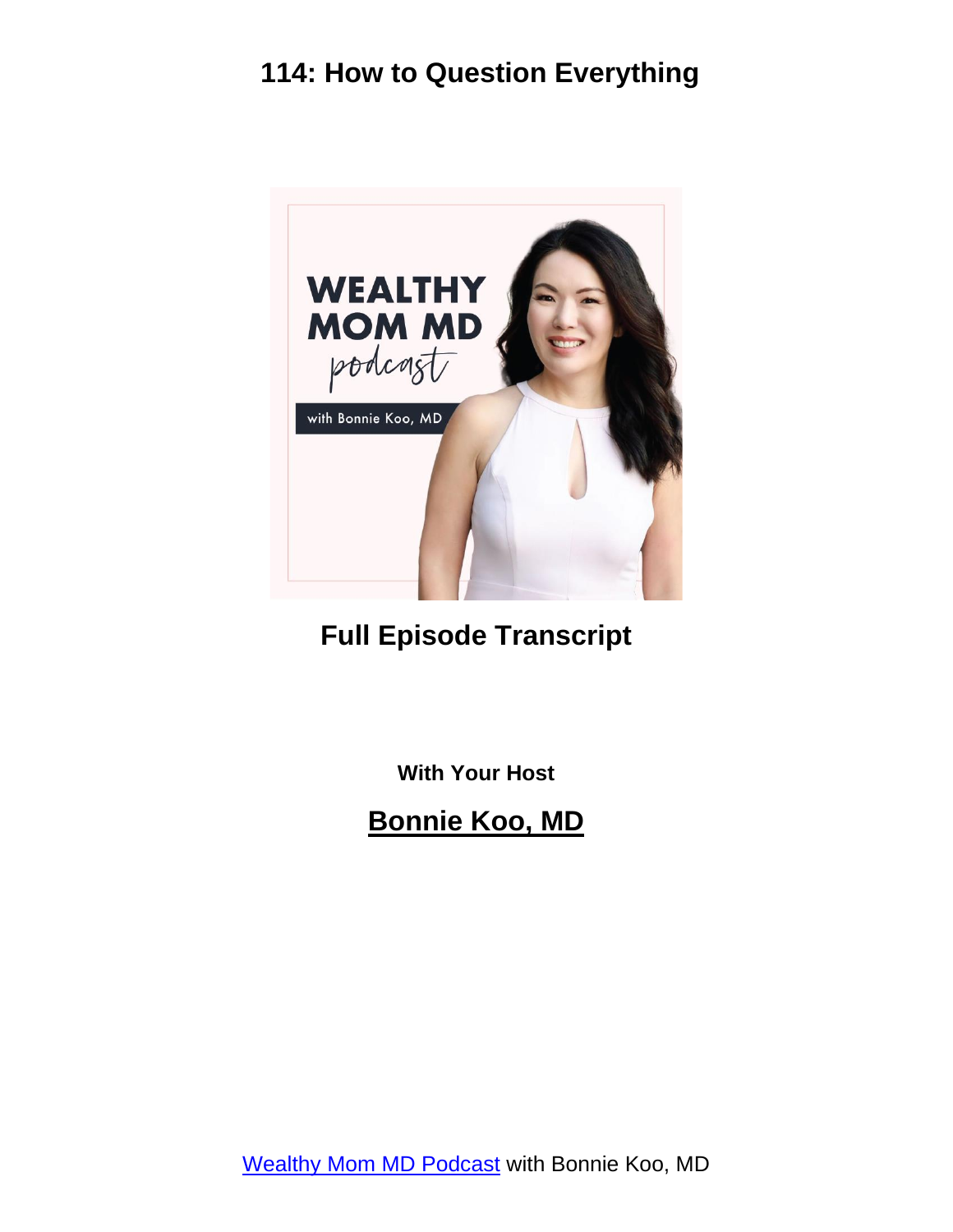Welcome to *The Wealthy Mom MD Podcast*, a podcast for women physicians who want to learn how to live a wealthy life. In this podcast you will learn how to make money work for you, how you can have more of it, and learn the tools to empower you to live a life on purpose. Get ready to up-level your money and your life. I'm your host, Dr. Bonnie Koo.

Hello, hello. So today's going to be a bit of a hodgepodge. I've done these types of episodes before, usually it's after I've attended some kind of event, a mastermind event or some kind of coaching gathering, and I love to share with you some of the pearls that I've learned. So I'm going to share three things, although these aren't from an event, just things that have been on my mind and I wanted to share it with you all.

But before I get into that I want to make sure you guys know about my retreat in Hawaii, a luxury retreat at the Four Seasons Oahu. To find out all the details, go to wealthymommd.com/retreat, or just go to my main website and you'll see a link to click on to find out more. It's October 10th through 13th. And the fee is all inclusive. It includes your three nights there, all the food, and some amazing swag.

I've got to tell you, that has kind of been the most fun part of planning this, it's going to be ridiculous. And when I say ridiculous, my goal honestly is to wow your pants off. Not just with the stuff I'm going to give you, you're going to get some amazing stuff, but just create the most amazing, luxurious experience.

And that includes, at least to me, you just feeling so taken care of. Because here's what I know, we are not good at putting ourselves first. And in these three days you will be so taken care of, not necessarily by me, although that's part of it. But also just giving yourself that gift of having those three nights where you are enjoying yourself and working on yourself.

And so I can't wait to hang out with you guys, it's limited to 10 women. Also, you're going to have the option to add on days at the four seasons before and after at a pretty reduced rate. I mean, I would say after all the fees and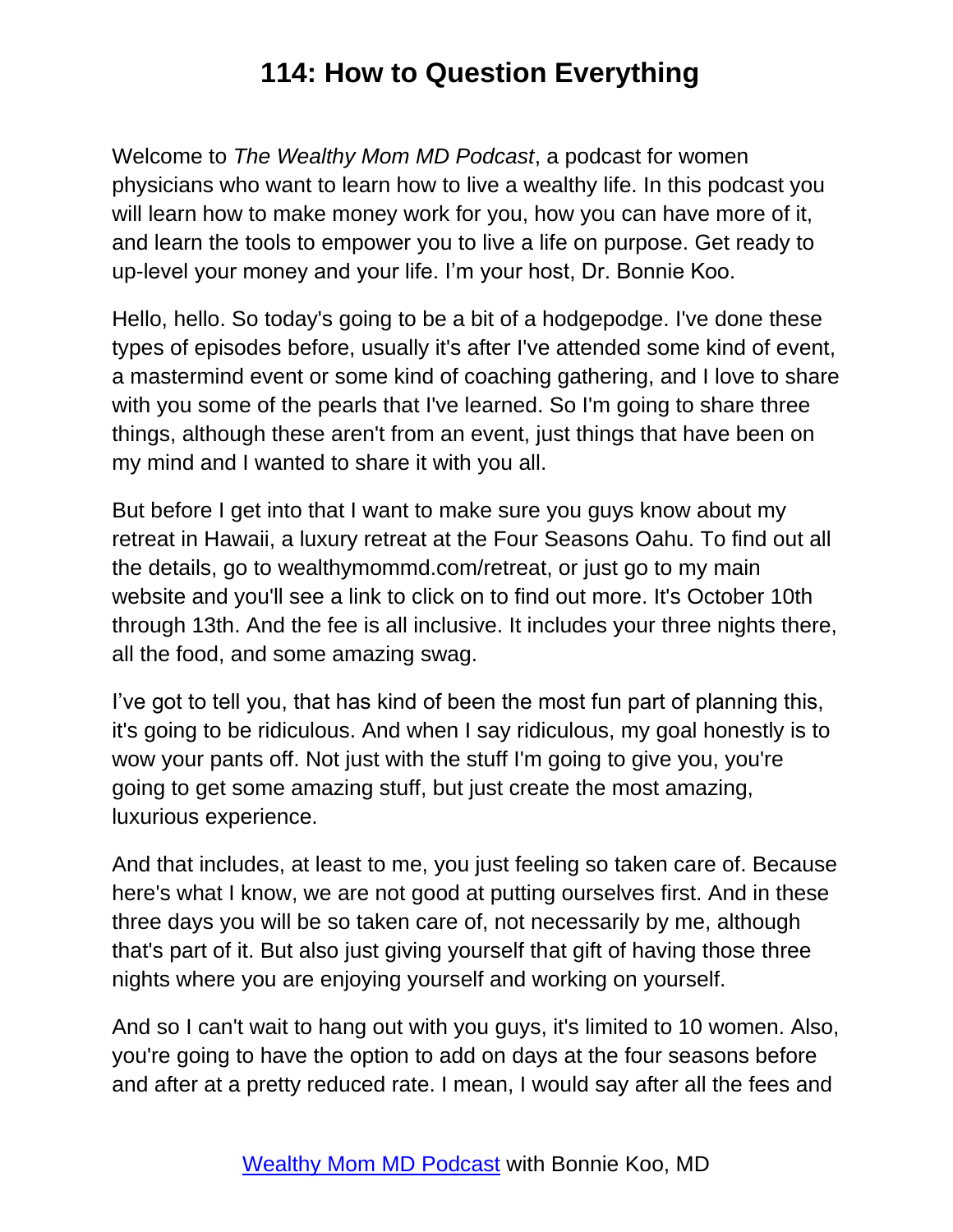taxes, so annoying, right? You see the room rate but then they're like, "Just getting, there's also a 20% extra fee or taxes or whatever." Even accounting for all that it is almost half off the rack rate. So pretty amazing. So you definitely need to check it out and come to Hawaii.

Okay, here are the things I want to talk about. So there's three things, the first thing I want to talk about, now, as you know, I have talked a lot about making decisions and how I want you to think about it, how I think about it.

And the reason why I spend so much time on making decisions is because it's a really important skill. Not just in life, but for everything in your work, your personal life. And it's your ability to make decisions and take action that is, I don't want to say determines your success, but kind of, right? It moves you forward.

And so one of the things that I recently uncovered, actually it was when I was getting coached on something is well, first of all, I've talked about before how we really get stuck in this mentality of a right or wrong decision and really just questioning that. Why are those the two options that are available, right?

And also, there's no such thing as a right or wrong decision. We're the ones who tell ourselves that, and maybe someone else tells you that but really we are telling ourselves that. So here's a little extra tidbit that I want to share about decisions. I think sometimes we think some magical feeling is going to wash over us and then we will know what the right decision is.

Like we'll feel something, or we'll get a sign, or whatever it is, like a lightning bolt is going to hit you. That does not usually happen, or ever happen. Or we want to get to a place where we feel really clear and certain that this is the decision we should make.

And here's what I want to tell you, sometimes, maybe more than sometimes, making a decision doesn't necessarily feel good. I'm going to say it again, when you're making a decision, it doesn't necessarily feel good.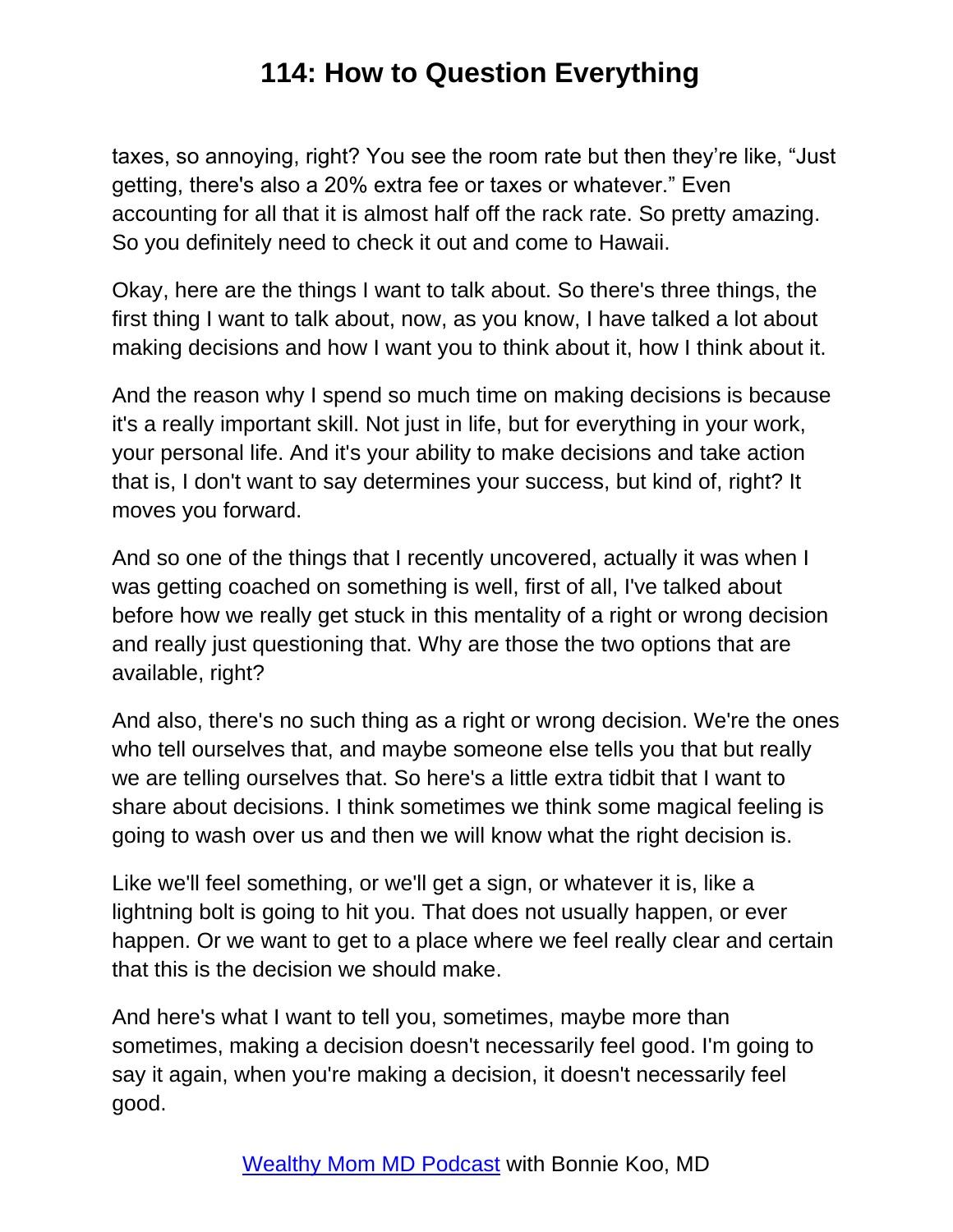And I just find a lot of us are waiting or thinking that at some point we're going to know what we should do and that it's going to feel clear, and certain, and good. But what if that's not true? I think part of making decisions is that discomfort of committing to something knowing that the future is a little uncertain.

Speaking of uncertainty, I wasn't planning on talking about this per se today, so many of us want certainty. We want to be in control in general. And I think this is kind of a type A trait for us. But we never really have control. It's just an illusion of control.

So I want you to think about that for a second. We're never actually in control, except for our thoughts and feelings, and things are always uncertain, always. There's no way to guarantee something, never.

Okay, that's the first thing I wanted to talk about, here's the second thing. So what I coach a lot of my clients on, or what they struggle with is after they learn that their thoughts create their feelings and become much more aware of their thoughts. So for example, I might coach them on whatever their not so useful thought is, and they start to make progress with a more empowering thought.

And what usually happens, including me, is they'll feel great and be like, yeah, there's this new way of thinking and I'm feeling good and blah, blah, blah. And then a day or two later, or maybe an hour or two later, that same negative thought pops in. Maybe it pops up multiple times.

And a negative thought might have a certain volume. Like I don't hear thoughts in a certain volume but sometimes certain ones catch your attention and they're like very loud in terms of trying to get my attention. Or the emotion might be very strong. And I think of emotions as like, an internal notification system that's telling us information.

And so here's what I want to say about that. Just because a thought comes up frequently, just because a thought or an emotion might feel strong or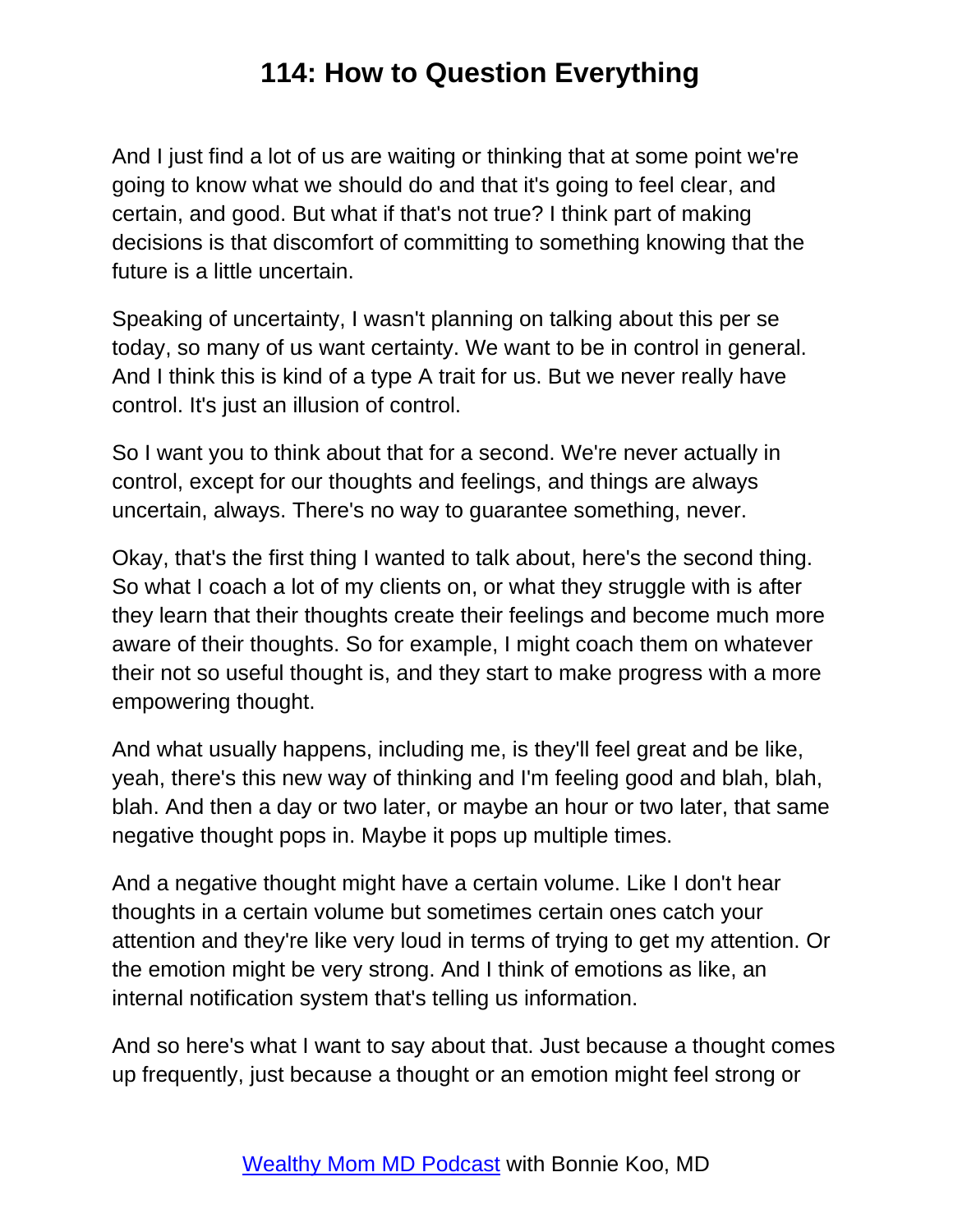powerful, or just seem to, I don't know, be more sticky, doesn't necessarily mean anything.

And I think the best way to illustrate this is, I know so many of you think that some people don't have self-doubt or fear, those types of feelings, or even limiting thoughts about their ability to succeed or take action. People say that about me. And here's what I want to say, that is just simply not true.

I know some of my clients are like, "What? You don't get to some like brain Nirvana where all of your thoughts are great?" No. That's the bad news. I still often have feelings of failure that, you know, for example, actually this is perfect because I'm actually flying to Nashville tomorrow to give a talk. I think it'll be like 100 women.

So I actually really hate speaking. Well, I don't hate it, I just get so nervous before and so anxious. And what I noticed this time is I'm less anxious about the actual speaking part in front of people. I mean, I don't love it. But I noticed I was having a lot of self-doubt about the topic. And I know the topic so well, but I actually had a lot of mind drama about whether this is the right topic, whether they're going to like it, what if they think it's bad?

And so I just give that example to illustrate that we all have thoughts like that. Also, what's different this time, or maybe not different is I can see those thoughts for what they are and it doesn't mean that my talk is not good, et cetera. It's possible that my talk might flop.

It's totally possible. And just because my mind is offering thoughts that maybe this isn't what they really want to hear and some other BS thoughts that are not useful, doesn't necessarily mean that it's true and it definitely isn't useful.

All right, that's point number two. Let's move on to point number three. I'm trying to figure out how to say this exactly, but one of the things that will often come up is I'll ask a question and it's so easy for us to spit out, "Well, I don't really know. I don't know how, I'm not quite sure what to do next."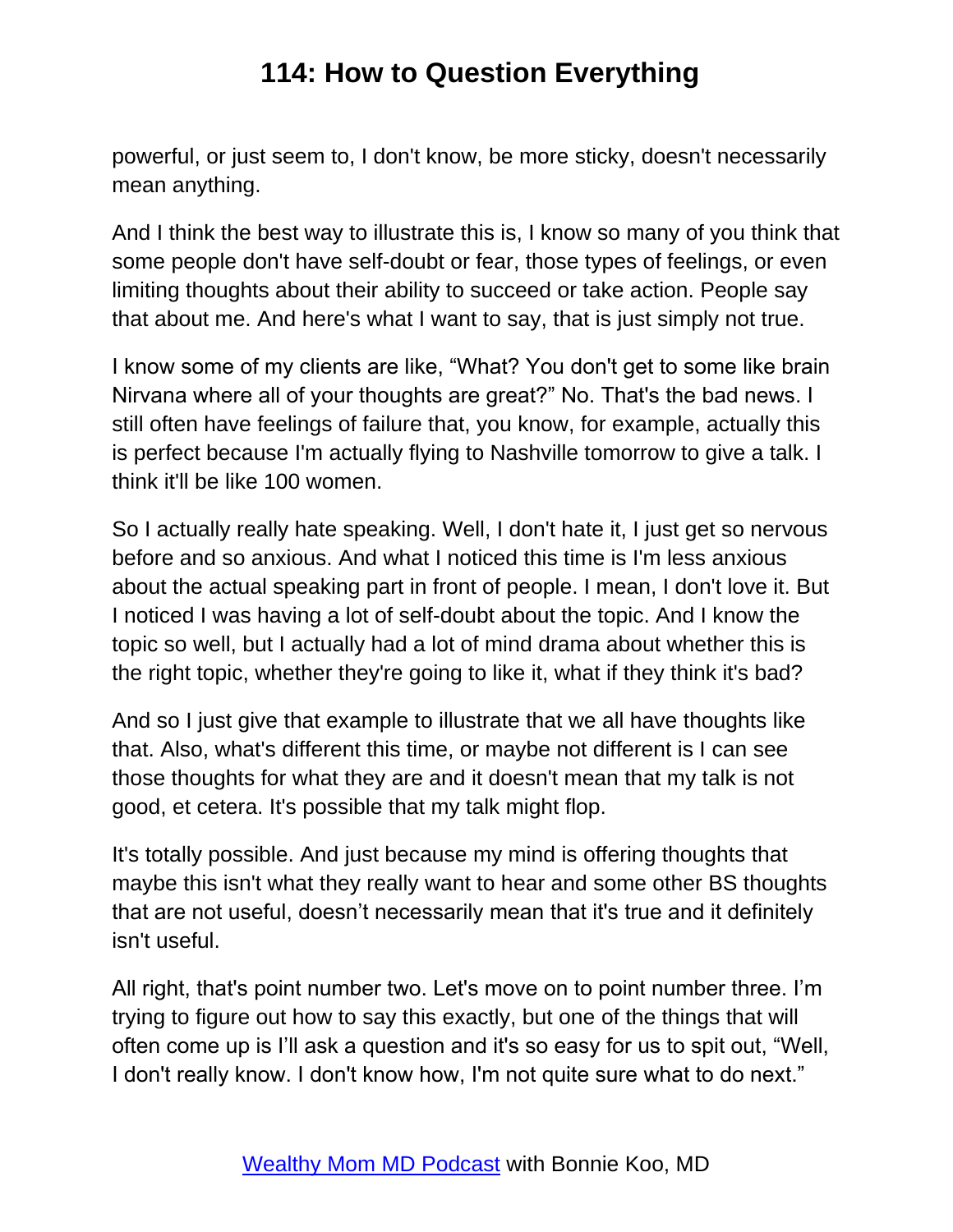And this recently came up on a consultation I was doing for my private coaching. And I forget the question I was asking her, but it was some form of question. And at first, she said I don't know.

So here's what I want to say about that. When we say I don't know, most of us believe it. Have you noticed? And because you believe it, you don't actually try to find an answer.

One of the things I kind of preach is to never say, "I can't afford this." Because when you give yourself a statement like that, and I don't know is definitely in that same category, you don't do anything about it. Because if you can't afford it and you believe it, there's no reason to think more about it.

The same thing with I don't know. So here's how I handle it with my clients, and then I'm going to give you a tip as well. So when this client was on the phone with me and she said I don't know, I simply asked, take a guess.

And I think part of the reason why we often spit out I don't know without even giving much thought to it is we don't want to be wrong. And so when I ask, or just encourage with take a guess, it kind of relieves the pressure and it gives space for them to think about it more, right?

Because if I just let this person say I don't know and I believed her too, we're kind of at a dead end, you see what I'm saying? Also, by the way, it's my job as a coach to not believe anything your brain offers and to question everything. That's why we're so useful, because left to your own devices we will just believe whatever our brain tells us. This is also why I always have a coach, because it is kind of crazy what our brains tell us.

So here's a tip I want to say to you. So, of course, you can also use that little prompt like, what if I did know? So when you're telling yourself, "Well, I don't really know how to do that." I just want you to pause and ask, "Well, what if I did know?" And that's a great question. And not only that, remember, questions are great for your brain because your brain wants to answer questions.